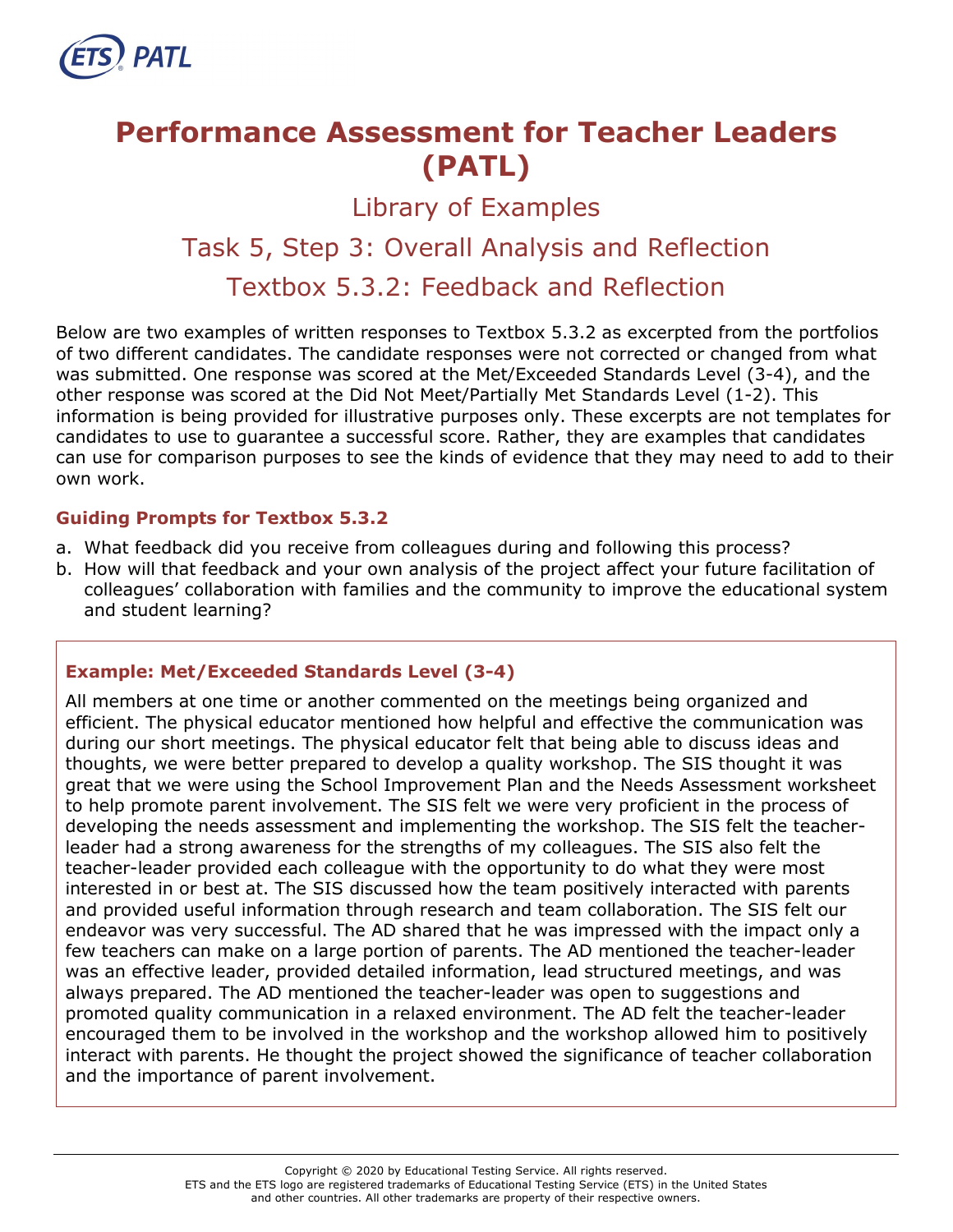## **Example: Met/Exceeded Standards Level (cont'd.)**

My colleague's feedback stressed the importance of quality collaboration and positive communication. Their feedback showed me the importance of being organized, structured, and prepared. The feedback established that having a clear goal or plan is the first step of a successful project. Throughout this project, the teacher-leader learned how to be a better leader and facilitator. The teacher-leader learned the importance of sharing with your colleagues the significance or the "why" of a duty, or in this case a project. They need to understand what our goals are and why it's important. This allows them to be more interested and involved in the project. The project provided me with the opportunity to improve as a facilitator and grow as an effective teacher leader. Teachers expressed, informally, that their students' parents feel much more comfortable now requesting assistance when they need assistance and resources to help their children. The SIS has recommended that the Needs Assessment and follow through workshops be continued in upcoming years and has requested that our team put together a model to serve that end.

## **Refer to the [Task 5](http://gace.ets.org/s/pdf/gace_teacher_leadership_assessment_task_5_rubric.pdf) Rubric and ask yourself:**

In the candidate's analysis, where is there evidence of the following??

• The impact of feedback received from colleagues during and following the process and how the impact of the feedback will affect the future facilitation of colleagues' collaboration with families and the community to improve the educational system and student learning

Why is the candidate's response *logical* or *clear*?

### **Example: Did Not Meet/Partially Met Standards Level (1-2)**

This project requires a large amount of planning. It also requires the cooperation of others, which can make things difficult. When planning something like this, the leader must be detail oriented and know his/her audience. For me, I know what the parents want to hear. I also know that because of the culture of the school requires me to secure interpreters for this meeting. While the night itself is very important, we also have to draw the parents into the event. Bringing in food and other enticing elements is important. Parent involvement is somewhat low at our school and it is my goal to have the parents involved as much as possible. We will provide them with all of the important information for the success of their students when they come, but we will not know how much support they are able to provide. Planning this will be tedious, but it should also produce achievement with the students.

### **Refer to the [Task 5](http://gace.ets.org/s/pdf/gace_teacher_leadership_assessment_task_5_rubric.pdf) Rubric and ask yourself:**

In the candidate's analysis, where is there evidence of the following?

- The successes and challenges that the group encountered with colleagues during the planning and implementation process
- How the process improved colleagues' understanding of the needs of the educational system and students
- How the process improved the colleagues' understanding of the strategies for collaboration and communication with families and the community